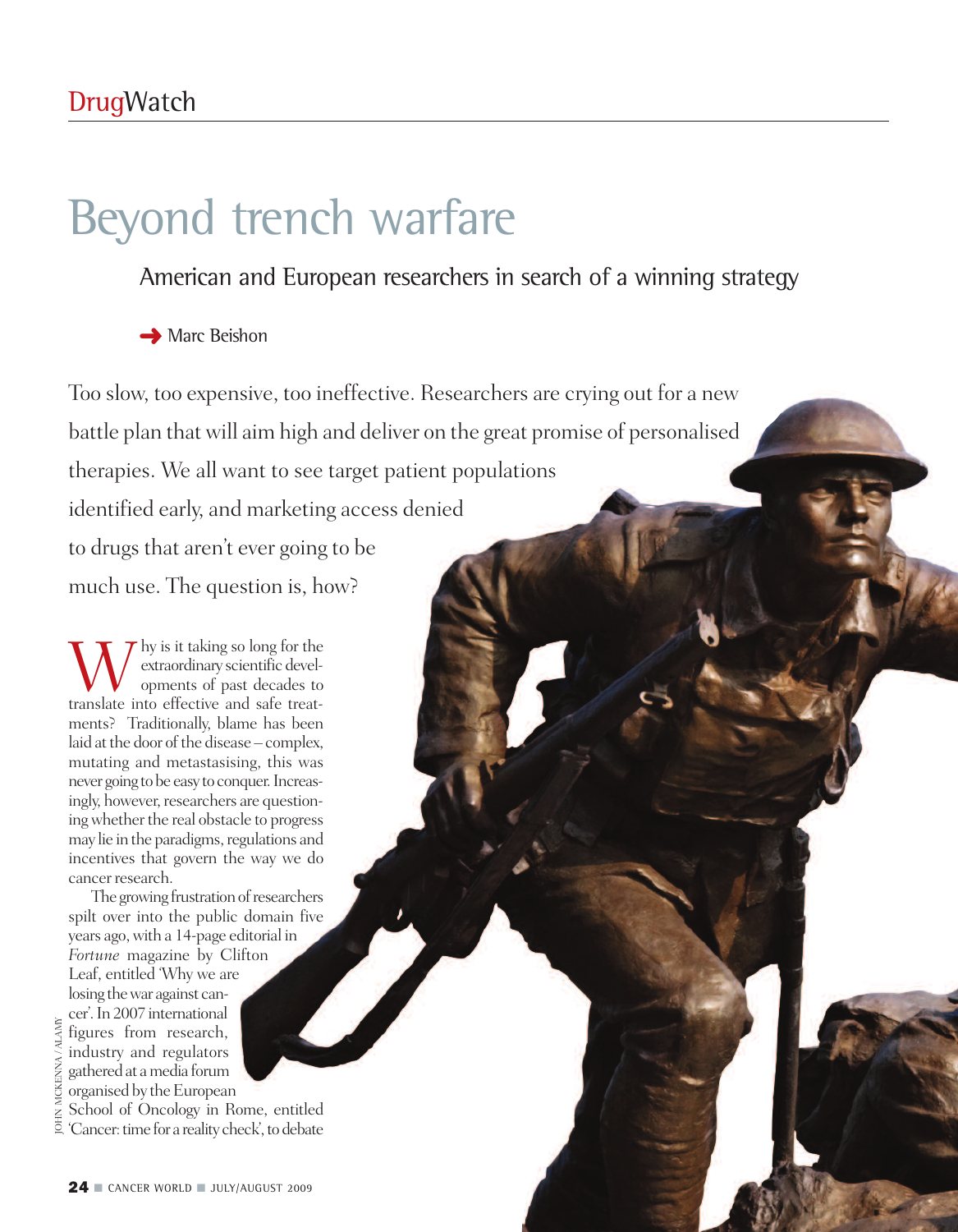whether the problem lies in dysfunctional structures and practices, and if so, what to do about it (see *Cancer World* January–February 2008).

This January, David Stewart and Razelle Kurzrock, both medical oncologists at one of the world's top institutions, MD Anderson in the US, joined the debate. In a paper in the *Journal of Clinical Oncology*, 'Cancer: the road to Amiens', the pair discuss the factors that are keeping drug trials in the 'trenches' andwhat could break thewar of attrition, leading to a battle that makes much more progress (Amiens refers to a famous battle that achieved just that in World War I). The key points are that the efficacy bar for trials is set too low, and the safety bar too high, and progress over two or more decades now has been at a snail's pace since genuine break-

throughs were made in diseases such as leukaemia and testicular cancer.

> "Setting the efficacy bar low was to ensure that we were not throwing out good drugs by

setting it too high-that was reasonable 25 years ago, but it has not worked," says Stewart. "Looking back, it was childhood leukaemias that were held up as a model, where one small advance was made after another, but the difference is that researchers then were not looking to prolong life by a few months

but to increase the cure rate. So we have not followed that paradigm at all."

As long as much research is directed at one tumour category rather than the many different types it actually is, in breast, lung, colon and so on, the large randomised studies simply will go on failing to find much benefit even though a small subset may gain greatly. "And so we toss the drug out because it was not effective in 95% of a patient population, or those that do get a *P*-value of 0.05 and change survival by just a few weeks get high-profile presentations at the annual ASCO (American Society of Clinical Oncology) conference and an expensive and often toxic drug then becomes the standard of care. Everyone gains except the patient – the researchers get their *P*-value for the drug, the drug company gets to sell it and the cancer centre gets to charge for it."

Discarding adrug like this or accepting low efficacy are both unacceptable, says Stewart, but of course raising the efficacy bar may prove to be very difficult. Increasing personalised approaches are, of course, the answer, and he is pleased that ASCO made 'personalising cancer care'the theme of its main conference this year, and that there are encouraging examples of agents that target relatively small subsets of patients with certain tumours. He mentions that, in his field, there are EGFR (epidermal growth factor receptor) inhibitors that are active agents in nonsmall cell lung cancers (NSCLC) with uncommon EGFR mutations, and if patients are properly selected, a high proportion may benefit. Many oncologists are also calling for much better molecular profiling of tumours, to

combine this information with the usual histopathology, and Stewart now feels that the many millions of dollars spent on large randomised phase III trials would be much better used in concerted attempts to develop such profiling and move towards smarter, smaller phase II and III trials.

"The experience with NSCLC, and with trastuzumab [Herceptin] in breast cancer and imatinib [Glivec] in chronic myeloid leukaemia and GIST, tells us smarter approaches are possible if we keep on looking," he says."The problem with thinking it is too hard is it becomes a self-fulfilling prophecy, and you won't find it." By trying to identify subpopulations much earlier, or by specifically looking at subgroups in larger controlled trials, he feels we have a much better chance of investigating cases where high activity occurs. "You also have a better chance of finding out why a drug did not work if it is a complete bust."

### AIMING HIGH

The practical difficulties of pursuing the smarter route, however, are many. Tumour sample acquisition and molecular profiling are very costly, but investing much more at this point, say Stewart and Kurzrock, means that we can "find the right study for the patient rather than the right patient for a study". Further, phase II trials should target highly resistant tumours, rather than what is termed 'lightly pretreated patients', where successful trials often actually do no better than older drugs and the phase III trials then fail. We also need, they say, to find out why some tumours grow

> back after a substantial shrinkage, and the way

we measure response needs redefining. We should not be happy either with converting cancer to a chronic disease – cell killing and eventual eradication should be the aim as, like tuberculosis, cancer builds up resistance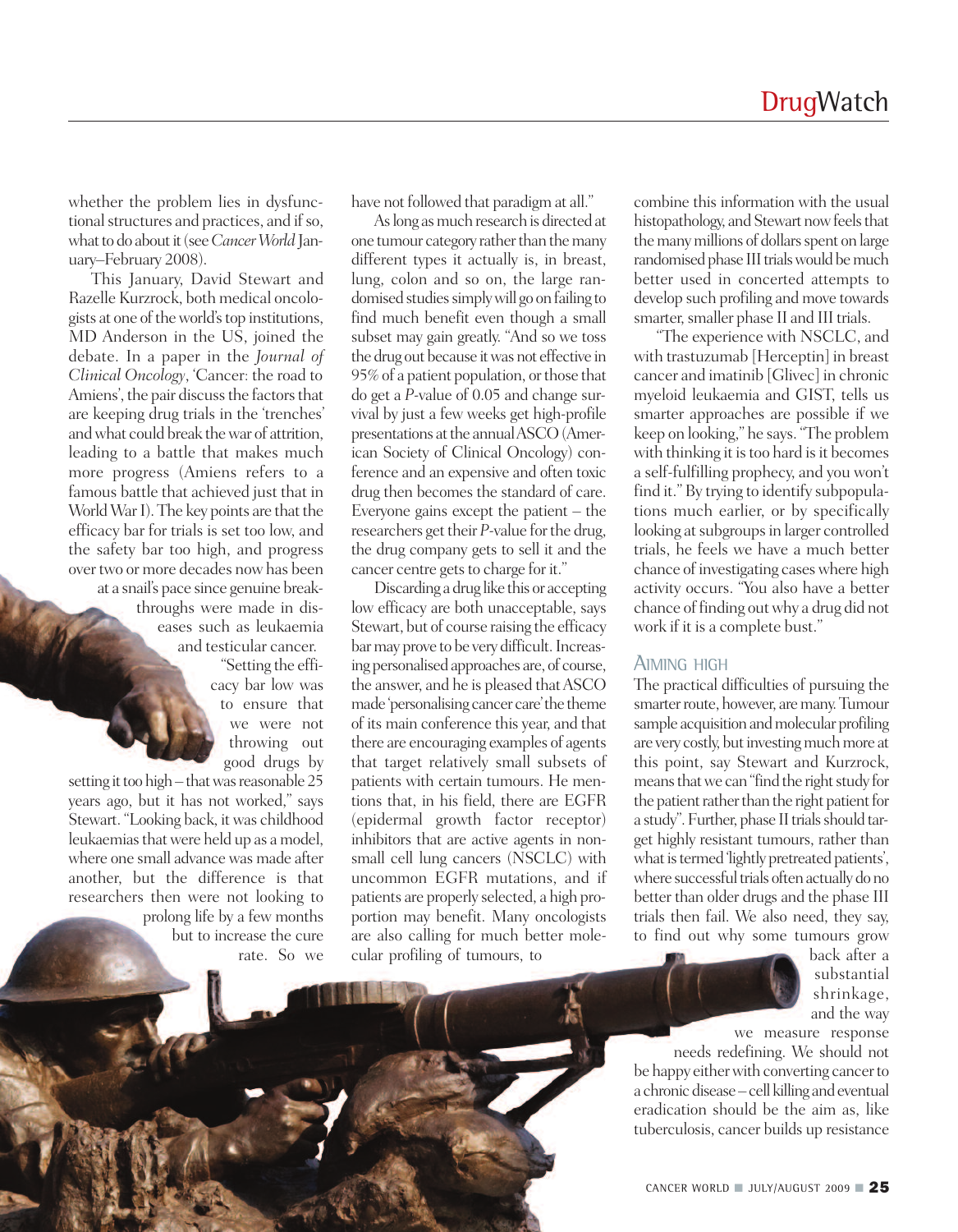over time. Progression-free survival is, however, a better measure than overall survival in metastatic disease (because of confounding factors such as comorbidities), but at least a six-month absolute increase should be aimed for.

Then there is the high bar of safety, with animal studies being poor predictors of toxicity (and also antitumour activity), and an 'obsession'with not allowing deviations from protocols. Stewart notes that if trial regulations stipulate a very low toxic death rate and if rules overall also delay advances by five years (which is typical in his view), the number of life years saved in a large study could be very small compared with those that might have been gained by speeding things up.

He also says chemotherapy and targeted agents are mainly all we have to workwithat present, although other drug therapies and approaches are promising, such as gene therapy (he mentions a study that is delivering missing tumour suppression genes into cells). "But I tell my medical oncology residents that immunotherapy has been about to cure cancer for 40 years, but they may be able to get on the cover of *Time* magazine with a study with little data that doesn't prove towork."

Overall, Stewart feels strongly that complex regulatory structures and a culture of inertia among clinicians to embrace change are the chief culprits."The biggest barriers I see are fear of government agencies that they will be blamed if regulations are changed and something goes wrong; the reluctance of investigators to change the outcome goals; and there are some major disincentives to change. A major problem in the US is the number of different agencies that come up with regula-

tions, and even though each one appears to be reasonable the net effect of combining them is substantial. One grain of rice will not plug the drain in your sink, but you do not need to put too many together before you have enough of them to markedly slow drainage.

"And I feel that US actions have an adverse ripple effect around the globe. The problem is magnified by the fact that most drug companies try to target the US market, and if the US National Cancer Institute funds an international study, our rules tend to be applied and this further internationalises some of the regulatory issues that arise from US agencies."

### EUROPEAN ALLIANCE

Stewart says he expected some hostile reaction to the paper, but has largely received positive responses, especially from Europe, and adds that well-known medical oncologists support similar reform –JoséBaselga,president ofESMO(European Society for Medical Oncology) for one. Jaap Verweij, head of the department of medical oncology at the Erasmus University Medical Centre, in Rotterdam, and a phase I trials expert, is another  $-$  on the crucial issue of increasing efficacy, he fully agrees with Stewart on the need to move away from the 'crazy' situation of aiming for small survival gains in large patient populations.

But he worries that there is too much optimism about the possibilities for personalisation. "If you want to focus on a selected population, that is the best way to go, but how do you know beforehand if it is the right one? They [Stewart and Kurzrock] give the example of imatinib, which I was involved with, but we did not know what to look for when we started

some eight years ago. It was not until after phase III studies we found out how to select our patients. The dilemma is you can only find out the predictor once you have done phase III development – then you have the information you wish you'd had at the beginning."

Stewart and Kurzrock, he adds, correctly point out the need for preclinical models that better predict human response, and give examples of treatments based on molecular changes, but these have been found only after looking at thousands of patients. "I fully agree with the concept, but it will take a while before we get there and we need to be realistic," says Verweij, who also notes that researchers need to be certain about selection of patients in early phases for drug mechanisms – as the wrong assumptions could lead to other activity being missed later on.

He gives an example where such a wrong assumption could have led researchers down the wrong path, in a paper entitled 'No risk no fun: challenges for the oncology phase I clinical time-performance', a topic he also addressed in the Michel Clavel lecture given at last year's EORTC-NCI-AACR symposium on Molecular Targets and Cancer Therapeutics('No risk no fun'being a saying of the late cancer medical oncologist Michel Clavel, meaning 'Take your chances and don't be too defensive').

In Verweij's view, "Regulations and overprotection are the real mud – we should never compromise on safety, but we can be overconcerned." Like many in Europe, he worries that the European clinical trials directive has brought trials 'almost to a standstill'in several countries and estimates that restrictions are lengthening drug research by four to five times.

## "Even though each regulation appears reasonable the net effect of combining them is substantial"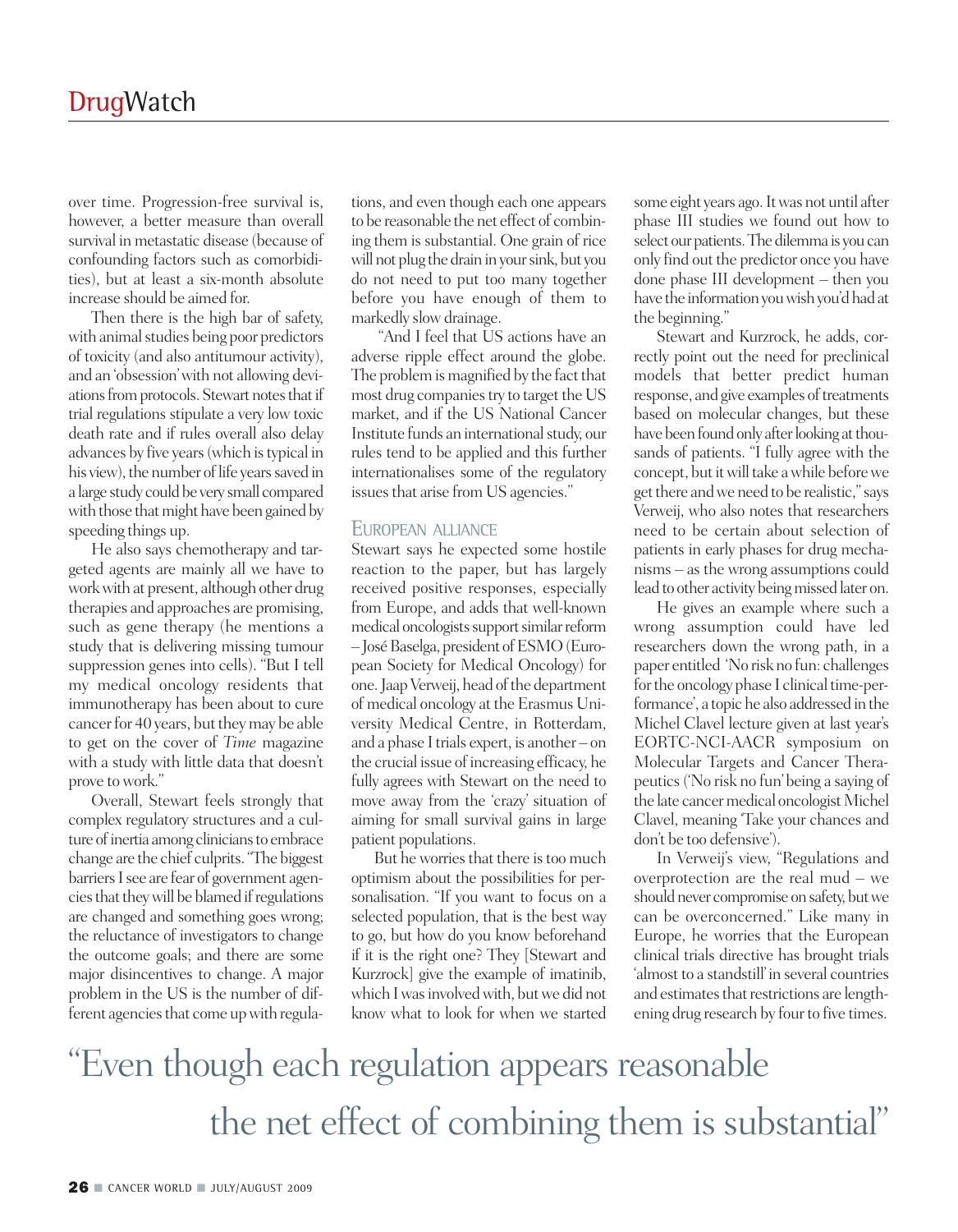|              |                                      |                                   |                                                                      |                        | <b>Survival (months)</b> |                |         |
|--------------|--------------------------------------|-----------------------------------|----------------------------------------------------------------------|------------------------|--------------------------|----------------|---------|
| <b>Drug</b>  | <b>Mechanism</b>                     | <b>Disease</b>                    | <b>Random Assignment</b>                                             | <b>No. of Patients</b> | <b>Median</b>            | <b>Change</b>  | P       |
| Gemcitabine  | Cytotoxic                            | Pancreatic<br>cancer              | Gemcitabine vs<br>fluorouracil                                       | 126                    | 5.65 vs 4.41             | 6 weeks        | 0.0025  |
| Bevacizumab  | Anti-VEGF<br>antibody                | Colorectal<br>cancer              | Bevacizumab +<br>FOLFOX4 vs FOLFOX4                                  | 829                    | 13.0 vs 10.8             | 2.2            | < 0.05  |
| Erlotinib    | <b>EGFR</b><br>inhibitor             | Pancreatic<br>cancer              | Erlotinib $+$ gemcitabine vs<br>gemcitabine + placebo                | 569                    | 6.24 vs 5.91             | 11 days        | 0.038   |
| Bevacizumab  | Anti-VEGF<br>antibody                | Non-small-<br>cell lung<br>cancer | Bevacizumab/carboplatin/<br>paclitaxel vs carboplatin/<br>paclitaxel | 878                    | 12.3 vs 10.3             | $\mathbf{2}$   | 0.013   |
| Sorafenib    | VEGFR and<br>Raf kinase<br>inhibitor | Renal cancer                      | Sorafenib + supportive<br>care vs placebo +<br>supportive care       | 902                    | 4 vs 2                   | $\mathfrak{D}$ | < 0.001 |
| Temozolomide | Cytotoxic                            | Glioblastoma<br>multiforme        | Temozolomide + radiation<br>therapy vs radiotherapy alone            | 573                    | 14.6 vs 12.1             | 2.5            | < 0.01  |
| Docetaxel    | Cytotoxic                            | Prostate<br>cancer                | Docetaxel + prednisone vs<br>$mitoxan$ trone + prednisone            | 1,005                  | 18.9 vs 16.5             | 2.4            | 0.0094  |
| Topotecan    | Cytotoxic                            | Cervical<br>cancer                | Topotecan + cisplatin vs<br>cisplatin                                | 293                    | $9.4$ vs $6.5$           | 2.9            | < 0.05  |
| Cetuximab    | Anti-EGFR<br>antibody                | Colorectal<br>cancer              | Cetuximab + supportive<br>care vs supportive care                    | 572                    | 6.1 vs 4.6               | 1.5            | < 0.05  |

#### **THE SLOW GAINS OF TRENCH WARFARE**

These randomised clinical trial results show that few of the most commonly used anti-cancer drugs approved in recent years have been able to improve survival by even three months, while some give as little as 11 extra days

VEGF = vascular endothelial growth factor, EGFR = epidermal growth factor receptor, FOLFOX4 = fluorouracil/leucovorin/oxaliplatin, VEGFR = vascular endothelial growth factor receptor *Source:* D Stewart, R Kurzrock *(*2009) *JCO* 27:328–333

### A JOINED-UP STRATEGY

His prescription is for investigators and regulators to talk to each other much more and discuss how to adjust, for example, dose escalations in early-stage trials and more flexible protocol designs, and other avenues he discusses in his paper. "Phase I work is also dominated by the pharmaceutical industry, but they need academic interventions to do the work ultimatelywehave the same aiminwanting to find the best agents and make optimal use of each other's expertise."

Verweij expresses exasperation that where certain molecular mutations are clearly known, as with targets for Glivec, "still people started chasing the nonmutated characteristics – that does not make any sense". He is also critical of the European Medicines Agency (EMEA) for recently approving Glivec for adjuvant treatment in GIST, despite no evidence of improved survival (although of course the drug is 'fantastic' for metastatic disease)."We can calculate then that we could spend more

than  $\epsilon$ 10 million for each quality life year gained through this adjuvant treatment," he says. "The US Federal Drug Administration [FDA] is also setting bad examples with approvals like this. If I look at the budget of my department, about a quarter goes on drugs and many are making minimum contributions to survival, but the healthcare system demands them because they are approved for use."

Regulators and industry certainly come under much fire from academic